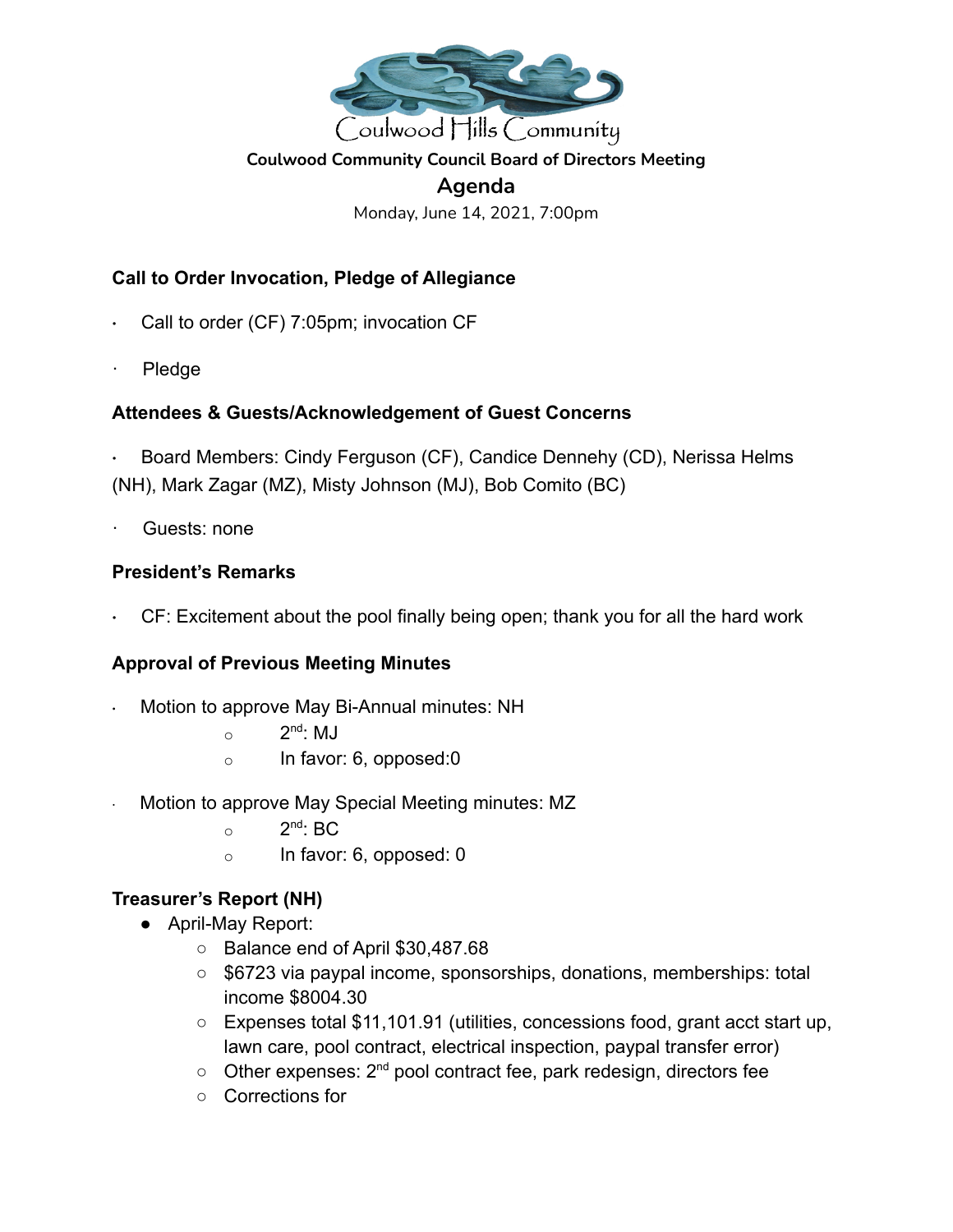- o Motion to approve: MZ
	- $\bullet$  2<sup>nd</sup>: MJ
	- In favor: 6, opposed: 0
- Upcoming expenses: 2 more contract fees for Trident in July and August
	- Discussion for how to negotiate delayed start of pool
	- Current pool hours of 12-8pm M-Sa; 12-7pm Sunday; MJ is working to change to 12-8pm Sunday, so every day will be consistent timing
- CF discussed tax exemption with Wanda; there is a form we need to fill out; CF will look into what it is
- decision to offer pool rentals 8pm-10pm

### **Committee Reports**

#### **Welcoming/Public Relations**

 $\circ$  3 closed new neighbors: 1 on Fielding (under contract), 2 on W. Laporte (1 under contract), 1 on Valleydale, 1 on Wesconnett

#### **Clubhouse**

**·** potential to get wifi?

o *no renter has ever asked about wifi at the clubhouse so I would say it's not a cost we should incur (RB)*

- o Motion for no wifi at clubhouse *for now*: MZ
	- $\bullet$  2<sup>nd</sup>: MJ
	- In favor: 5, no vote: 1, opposed: 0
	- May be open for discussion later
- · *We have rentals almost every weekend in June*
- · *Already getting rentals for the fall too*
- · *Thank you to Chad Helms for the new toilets and the whole team that made that happen!*

· *MZ is planning to finish soffit board later this summer after pool issues resolved*

MJ suggested a map photo of Coulwood now and then (maybe can be done on Etsy)

· NH recommended we get lifter awards hung prior to July 4th

#### **Membership/Grievance**

o *Lydia sent email update that new memberships have come in; she is working on them*

#### **Entertainment/Athletic**

Follow up on purchasing first aid kits from Costco (3 total) (MZ and CF)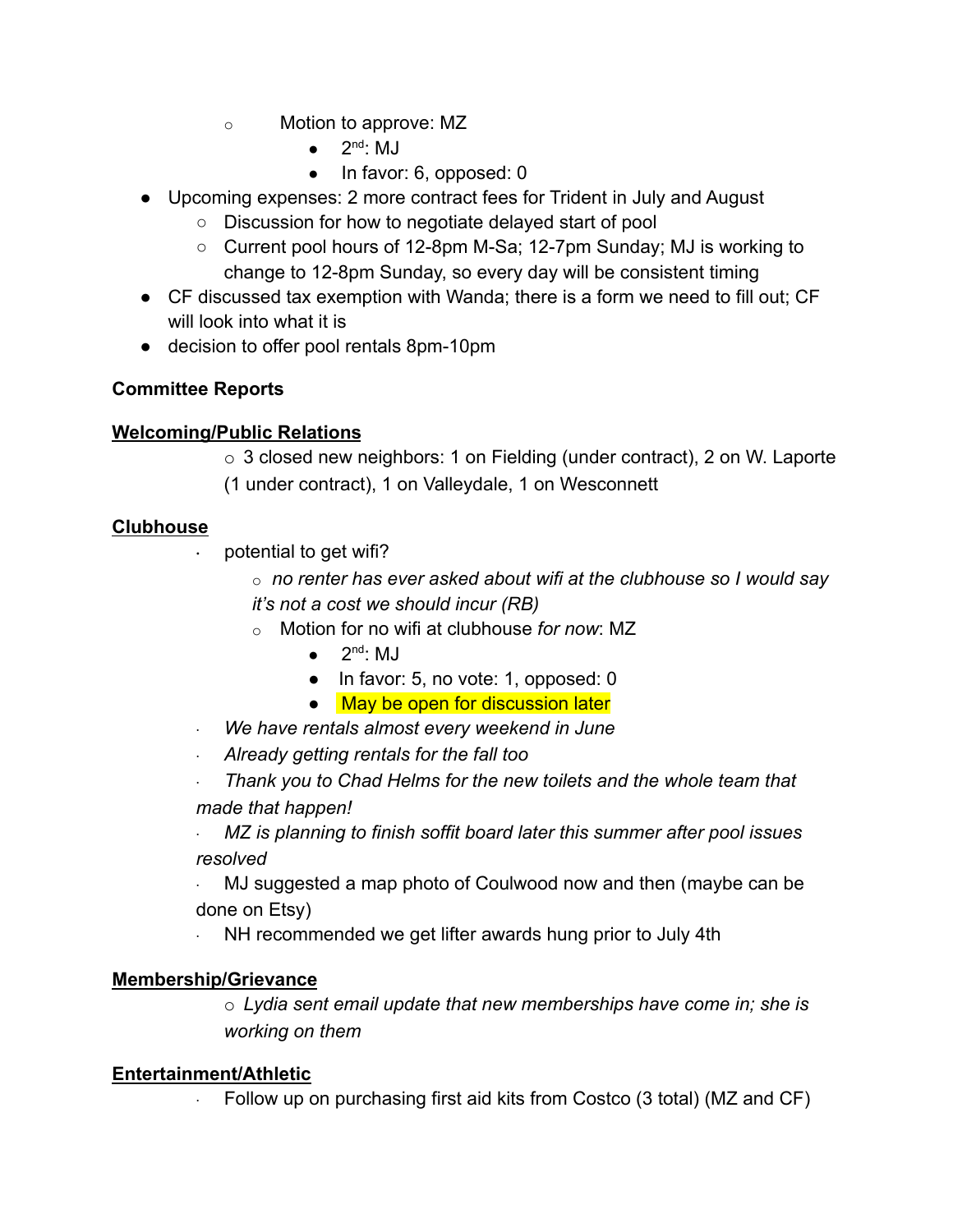o MJ confirmed that Trident supplies them; bills us for them as extra expense; 2 at pool, 1 at clubhouse

 $\circ$  CF may look at Amazon if we need updated ones for next year Pool rules updates (wristbands, etc) (NH)

 $\circ$  NH met w 2 lifeguards and JT: no wristbands because it's too much for 1 lifeguard to handle

 $\circ$  When there are 2 lifeguards: 1 at front desk, 1 on stand; during safety break, 1 goes to concession stand

o Pool neighbor this weekend recommended painting lines on parking lot so that everyone parks in the same direction; board recommended she come into present this idea to the board if desired

 $\circ$  CF recommended we have a better system for check-in to be discussed with Trident

o Discussion for how many guests each member can have: tabled until next meeting

o BC recommended a sign for between the diving boards for reminding of safety rules; MJ will look into that

- Swim team update
	- o 52 swimmers

o Meet in Mt. Holly this week*,* Mt. Island Harbor next week; next week we host Sailview at our pool on Tuesday, June 22

- Taco Tuesday: food truck will be donating some of the food  $\circ$  Championship meet will have 2 food trucks
- $\circ$  Discussion for hot foods at the pool to be tabled for next meeting § Chick-fil-a sandwiches on Saturdays (30 sandwiches, may want to reserve for another 30 sandwiches); CF will ask them; owner of CFA lives in Riverbend
- · CF has a refrigerator donation in Monroe to pick up this weekend
- · CF concessions stand update:

 $\circ$  Still a lot of things left in concessions (bag of concrete, pump of Trident's)

· *Email update RB, Daycares at pool:*

o *Only 1 daycare so far for July - I will touch base with Cindy about who at Trident we need to contact to make sure we have guards on those Mondays in July 10a-12p*

o *2 other potential daycares/camps waiting to hear back from*

## **Building/Grounds/Maintenance**

● Vote on list for donor at pool (MJ)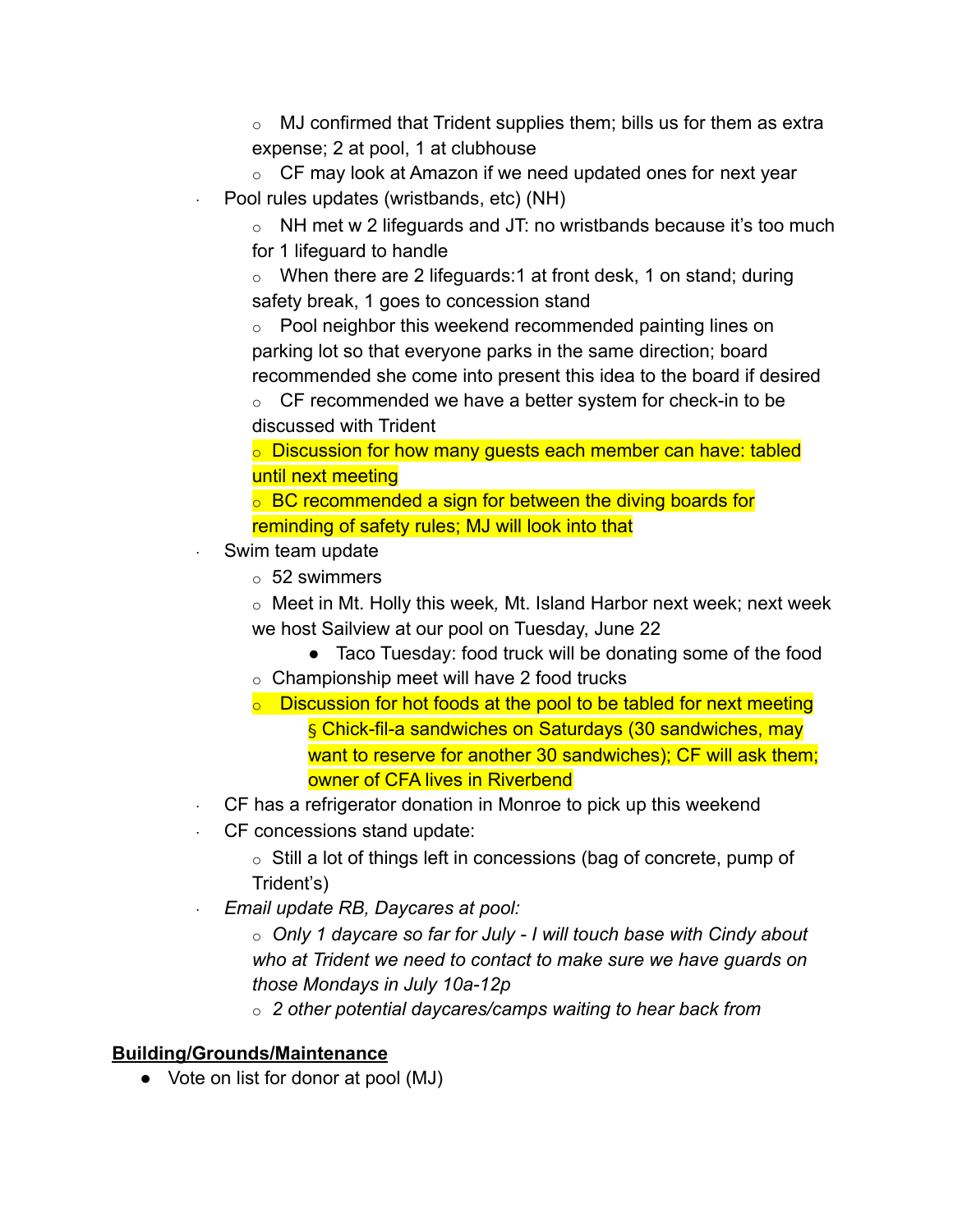- $\circ$  Cole G. contacted us about needs for at the pool; anonymous donor ready to write a check for pool update:
	- Paved parking lot
	- Cement deck and coping around edge of pool
	- New shed
	- MZ recommended we research the projects we have in mind before presenting what we need
		- CF recommended talking with Trident about highest priority and where to start
		- MZ, MJ and BC will form committee to report next month about needs
		- BC will reach out to donor to discuss course of action
- MZ: next focus will be on plumbing/showers at pool; need chemical house replacement (there needs to still be a cover for direct sunlight off of barrels; will be further discussed in off season)
- *Lawncare email update (RB)*
	- *We requested/received 3 additional quotes for lawn services. The lowest came from an unlicensed uninsured man who is starting up his lawn care business (he offered \$250/month). Otherwise Capps came in at least \$100 less per month than competitors. My recommendation is we stick with Capps for now, and end service with them at the end of this year. We then use Money we would pay Capps to buy our own equipment, and have a sign up genius that we can make public where people can sign up to mow the grass, weedeat, trim bushes etc.*

## **Unfinished Business**

- Proposal to increase banner price (MJ); LR recommended making tiers; CF commented on silver/bronze/gold
	- $\circ$  Previous: \$100 for banner on fence, on website, on 4<sup>th</sup> of July flyer
	- MJ proposed new tiers:

1. *Basic*- Banner displayed at pool and Company name listed on website sponsorship page \$125.00

2. *Silver*- Basic level + Company name/logo on community tee shirts and 4th of July flyer \$150.00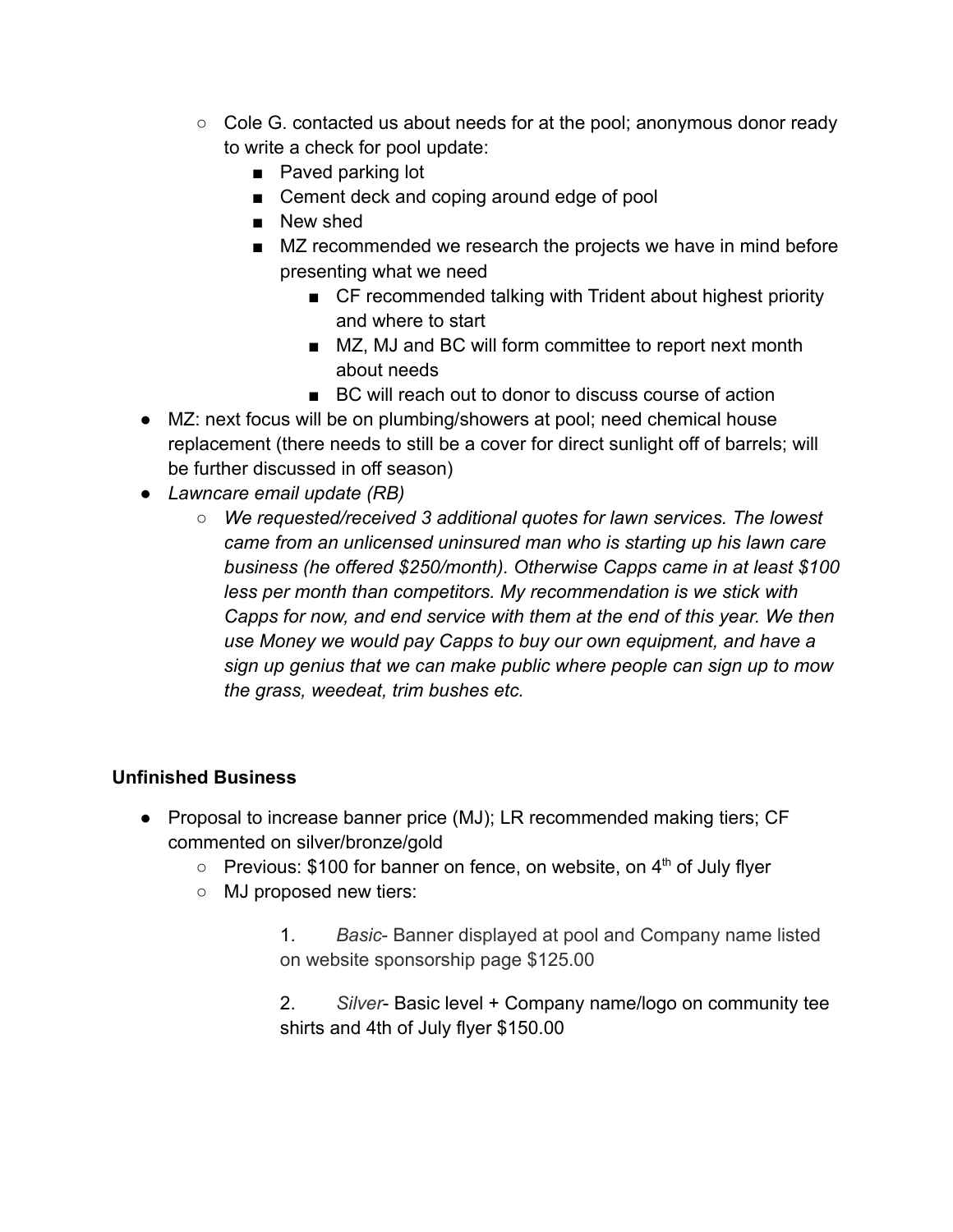3. *Gold*- silver level + Name displayed on Marquee at the pool and card or flyer on pool and clubhouse information boards \$175.00

4. *Platinum*- Gold level + recognition at community events and a social media write up/spotlight. \$200.00

- o Motion to approve: MZ
	- $\bullet$  2<sup>nd</sup>: NH
	- In favor: 6, opposed: 0
	- Where to put banners? On back fence for now
- $\bullet$  MJ is donating fundraisers to  $4<sup>th</sup>$  of July
	- Includes pool membership for next year
- T-shirt/towel plan for fundraising; NH idea for *next year* for chair covers with pocket slips
- *Email update RB, Grant:*
	- *We have already met our volunteer hour requirement! Way to go team!*
	- *We can spend money, so I have started on some of the park projects*
	- *If you need to spend money for your event let me know or for other admin things we budgeted for*
	- RB now has a card for spending related to the grant
- (CD) Park redesign update from Marchitect: they have completed their research and started our design work; will have a presentation to make at our next board meeting
	- Questions regarding total timeline on getting sketches completed
	- CD will discuss potential contacts regarding pool updating and potential contacts in the field

#### **New Business**

- Mr. and Ms. Little Coulwood and uplifter/lifter awards (RB)
	- Little Coulwood: Misty Spinelli will take care of this
	- Uplifter nomination: Linda G. and the Baumgartners (Steve and Kim)
		- o Motion to approve: MJ
			- $\bullet$  2<sup>nd</sup>: MZ
			- In favor: 6, opposed: 0
- Fundraising idea for a new mural wall at the pool (CF, JB)
	- Replacing the mural on the wall; consideration of redoing the internal border of the pool and selling pieces as fundraiser
- *Email update RB, 4th of July:*
	- *CF and RB have follow up planning meeting on June 16*